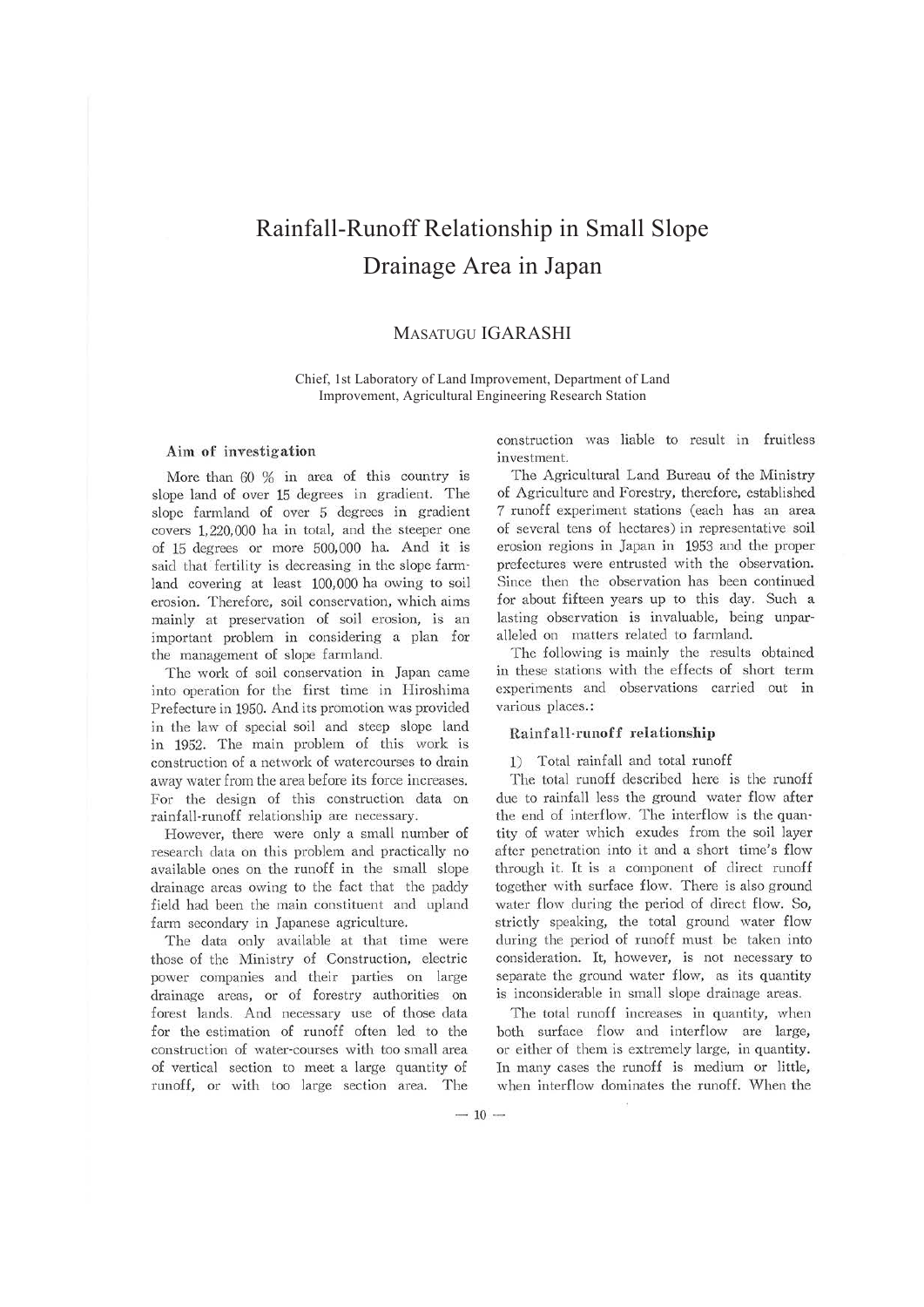runoff which is the total of those flows in each rainfall is plotted against each drainage area, plotted points are scattered rather widely. This scattering, however, is natural since there are differences in the characteristics of watershed at the time of rainfall and in the characteristics of rainfall. And to put those points on a curve, they must be classified into groups by the equality in such influential factors, as soil moisture, condition of soil surface and time distribution of rainfall intensity. When the upper limit of the scattered points in every drainage area is connected successively, a curve is obtained which shows the runoff due to a comparatively heavy rainfall in the moist drainage area easy to cause runoff. The curve is represented by the following formula :

## Q= C *· Ra*

where  $\alpha$  is a constant determined by the characteristics of watershed and R is the total rainfall (mm).

When they were shown by numerical values, the runoff coefficients in case of a rainfall of 100-120 mm after the initial loss were as fllows:

| Grassland and farmland on a slope of volcano  |
|-----------------------------------------------|
|                                               |
| Farmland and residential land of shirasu      |
| (pumice, rich volcanic ashes) upland          |
|                                               |
| Farmland on a hill 30-35%                     |
| Mostly forested mountain area ·········50-55% |
| Bench terrace on a steep slope 65-70%         |
| 2) Initial loss, initial flow and water       |

deficit.

The initial loss means the total rainfall from the beginning of rainfall to the abrupt rise of hydrograph. During this period it is expected that the rainfall is intercepted by the vegetation and only balances up the water deficit of soil without causing any runoff. It, however, is usual that the hydrograph goes up slowly even in the period of initial loss, because the rain water comes down on the fixed water ways (including water-courses) and flows out. The water deficit is a Joss of the normal retention of water in the soil by evaporation. And when it rains, the rain water balances the loss. The flow at the beginn· ing of rainfall is called initial flow. This shows the condition of moisture in the dnainage area.

When there is correlation between the initial

flow or water deficit and the initial loss, it is expected that the initial loss can be estimated before the end of the period of initial loss, and the direct runoff can be predicted. There, however, is no correlation between the initial flow and the water deficit, and also between the initial loss and the water deficit. There is some degree of correlation between the initial loss and the initial flow.

3) Arrival time of peak discharge.

As the arrival time is a compound of various characteristics of the drainage area, it is an important index together with the recession constant mentioned below.

The formula of Rziha has been used hitherto to calculate the arrival time. The arrival time calculated from this formula, however, represents the time for the arrival of water from the fur· thermost place in the drainage area to the water· measuring station in the optimum condition. Among the many influential factors on the arrival time, as stream length, difference in height between the furthermost place and the station, hydraulic radius and roughness, only the first two are taken into consideration in this calculation. In many cases, however, it takes a considerably long time for the arrival from a nearer place being influenced by hill side slope, hillside length, condition of water way, soil and vegetation, etc. And actual arrival time of peak discharge is later than the estimated time. The results in every experiment station show that the actual time is usually 40·60 minutes behind the estimation in case the latter is less than 10 minutes.

The shorter the duration time is, the larger the maximum rainfall per hour. Accordingly, the calculated rainfall is larger than the actual one in case the value obtained by Rziha's formula is used as it is. When it rains heavily for a short time, even if a part of the rain water soon arrives, the greater part of it is reserved on the surface of the soil as water film and water way retention. Thus the runoff is regulated. Therefore, the runoff coefficient must be made smaller to meet the larger difference between the rainfall intensity at present and the precedent one in case short time rainfall intensity is the object of consideration.

4) Peak runoff coefficient.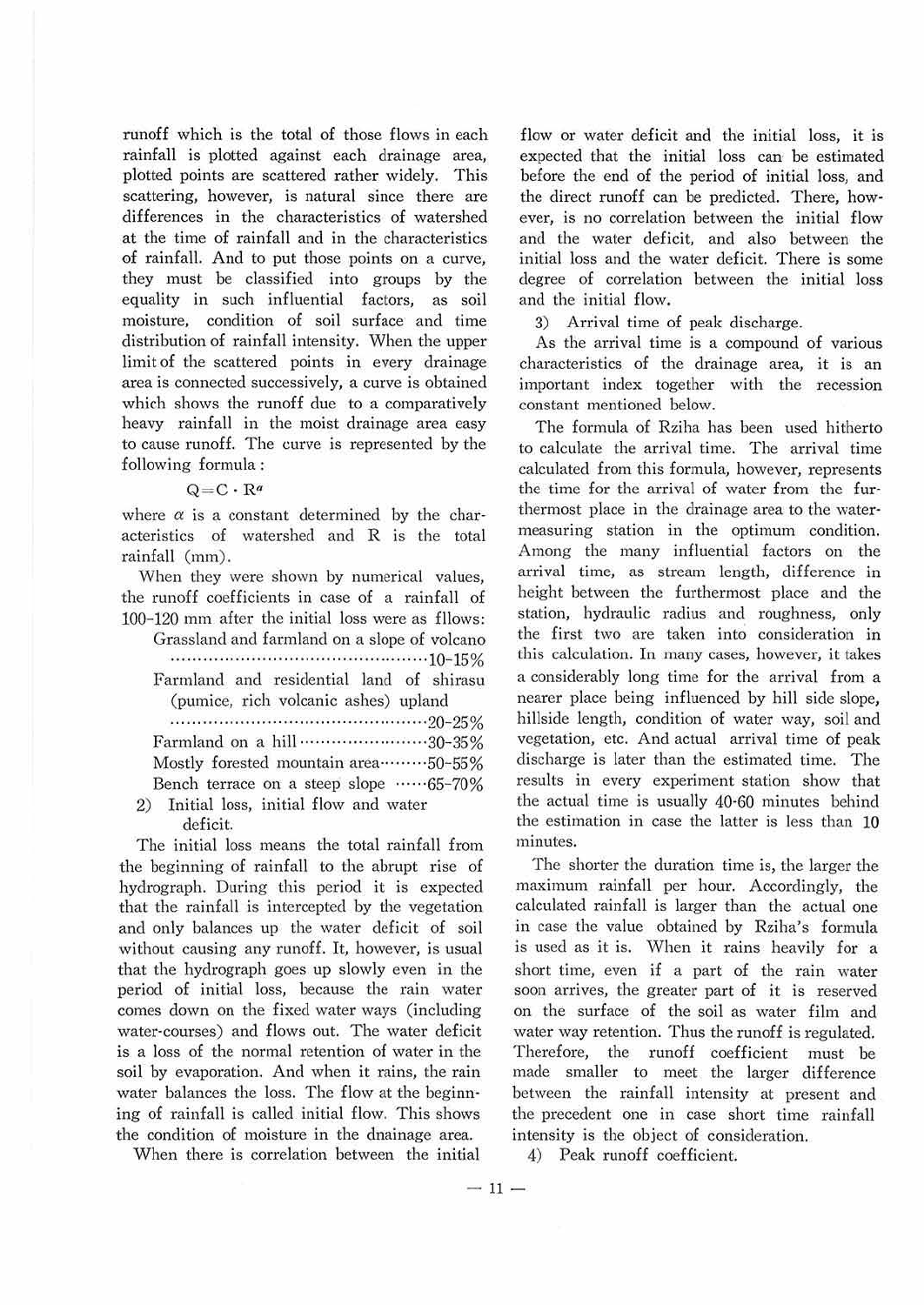When peak rainfall per hour is plotted against peak discharge, and the upper limit of the points is connected successively, a curve is obtained. It represents the peak runoff in the drainage area which is sufficiently moist and the mini· mum in the resistance to runoff. The values were:

well-covered slope of volcano .............. 0.15 upland field of volcanic ashes (Shirasu)

(a little flat)  $\cdots$   $\cdots$   $\cdots$   $\cdots$   $\cdots$   $\cdots$   $\cdots$   $\cdots$   $\cdots$   $\cdots$   $\cdots$   $\cdots$   $\cdots$   $\cdots$   $\cdots$   $\cdots$   $\cdots$   $\cdots$   $\cdots$   $\cdots$   $\cdots$   $\cdots$   $\cdots$   $\cdots$   $\cdots$   $\cdots$   $\cdots$   $\cdots$   $\cdots$   $\cdots$   $\cdots$   $\cdots$   $\cdots$   $\cdots$  well-covered bench terrace and farmland

area on a gentle slope of hill  $\cdots$  $\cdots$  $\cdots$ 0.30 farmland area at the foot of volcano

and farmland area on a diluvial plateau ( water ways are well developed in

both) ..................... ... .................. 0. 35

bench terrace area on a steep slope ······· 0.50 The runoff coefficient included in the formula of the rational method for calculation of flood discharge is not the total coeffcient, but the peak runoff coefficient. This value is fairly smaller than that hitherto used. A larger value may be used in future. But it is not conceivable that the value will be increased sharply. Such values as 0.7·0.8 have been adopted for the runoff coafficient of paddy fields confusing with the total runoff coefficient. The unit hydrograph of paddy field alone is below 10 % in the peak value, even if the total runoff coefficient is taken as 100%. This is due to the long base length. And the peak runoff synthesized from these factors is also small as shown by actual measurement in the paddy field area, being 0.30 or so in the maximum ratio to a corresponding rainfall. Therefore, it is wrong to take a larger peak runoff coeffi· cient for the paddy field included in a slope drainage area than for the slope. It must be below the mean value taking the storage effect into consideration.

#### 5) Recession constant

Among the various indexes which represent the characteristics of the drainage areas, the most important one is the recession constant. All the characteristics, as the lay of the land, condition of the soil surface, and hardiness of the surface and lower layers against runoff, are more or less concentrated on this value.

There are three kinds of recession constants which belong to the surface flow, interflow, and ground water flow, respectively. The recession constant of ground water flow is not so important in a small drainage area as in a larger area where it comes into question concerning water utilization.

The recession constant of surface flow is influenced by the lay of the land, cover, surface percolation, rainfall and season, etc. And it is more difficult to obtain this coefficient than the other two, becauce the work must be done soon after the end of the rainfall. This value was 0.15·0.22 or so.

The recession coefficient of interflow is mainly influenced by the underground conditions, as the lay of the land, surface and subsurface percolation, and thickness and water retention of surface layer. It is easier to obtain this constant than that of surface flow. The value is 0.04·0.1. Both the constants are the value of c in the formula  $Q = Q_0 e^{-ct}$ , where  $Q_0$  and  $Q$  are the surface flow or interflow at  $t = 0$ ,  $t = t$ .

#### **Plan of the work in future**

The abovementioned is an outline of the results obtained by the observations of runoff in the small slope drainage areas.

The object of the investigation of rainfall· runoff relationship is to obtain the time distribu· tion of flow at a water-measuring station by the calculation based on the rainfall (total rainfall and area and time distribution) in the proper drainage area. In this sense, it is insufficient to marshal only every result of investigations, and synthesis from them is necessary. We, ho· wever, have no universal method for this calcu· lation because the physical conditions of draina· ge areas are not constant, and the characteristics of rainfall change every time. There are several methods in use, as the empirical formula which is applicable only to a specific river or drainage area, the rational method which does not take storage into cosideration, but only the concentra· tion time (this method is full of mistakes as described in paragraph 4), and the unit hydoro· graph method which makes unit hydrographs by free use of observation data, and puts them to use for synthesis. Every method has many weak points.

As to the aim of popularization and genera· lization of the results in future, it is desirable